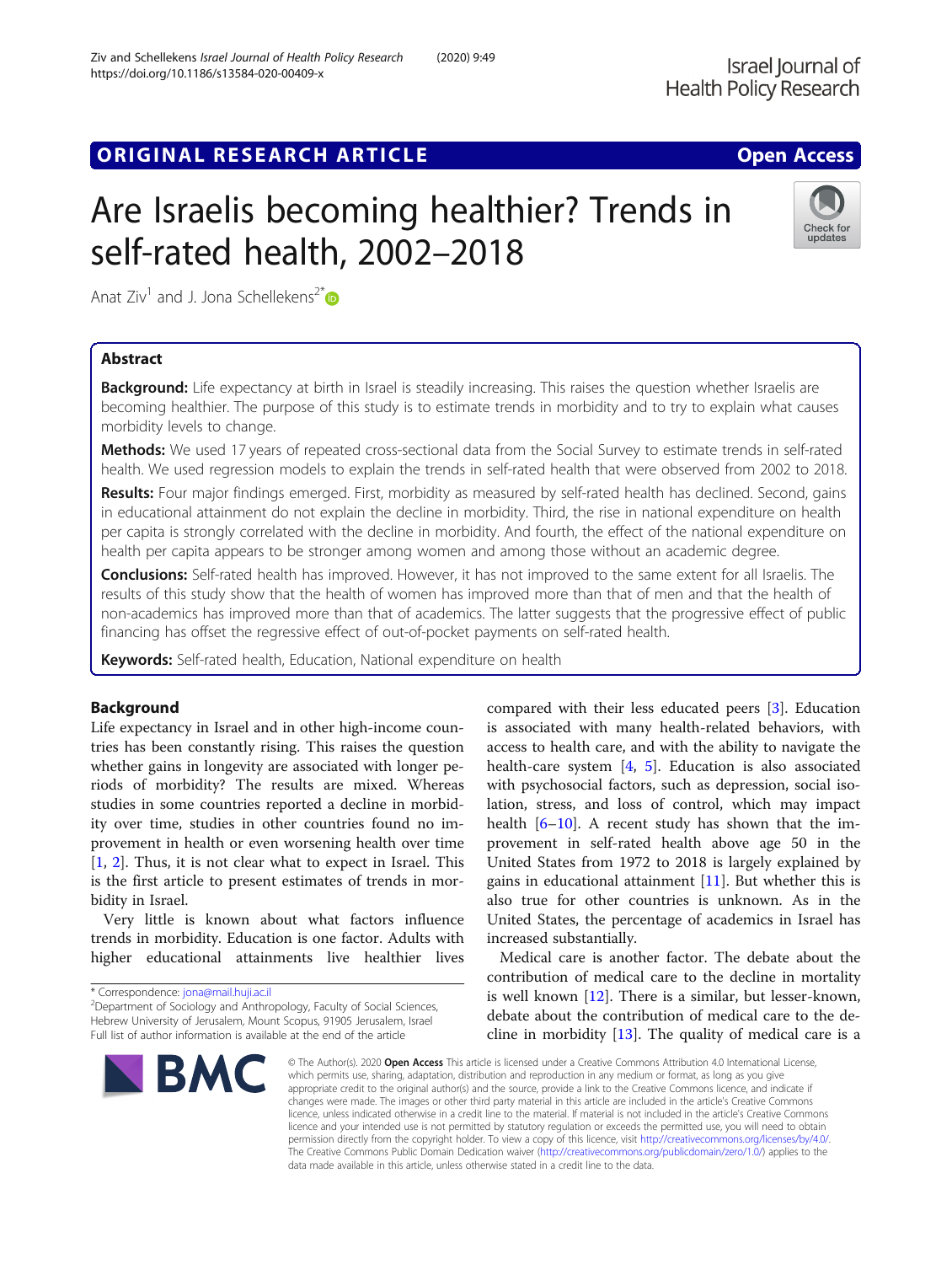<span id="page-1-0"></span>function of the national expenditure on health. Thus, the growth in national expenditure on health may be as-sociated with a decline in morbidity [[14\]](#page-7-0).

This article has two major aims. First, it will describe trends in morbidity since 2002, when annual data became available. And second, it will try to explain these trends by changes in individual characteristics and in macroeconomic determinants of health, such as the national expenditure on health.

#### **Methods**

#### Data and variables

The data for this study was obtained from the Israel Social Survey (ISS), which is an annual cross-sectional face-to-face interview survey of individuals aged 20 and over. The first wave was conducted in 2002. The most recent wave available for analysis dates from 2018. The ISS was designed to provide information on the wellbeing of the adult population and its living conditions. Each year, the survey consists of two parts: a core questionnaire and a variable module devoted to one or two topics requesting more detailed data than in the core questionnaire. The core questionnaire includes questions on self-rated health and on functional disability.

Low response rates may cause bias. The response rate in the ISS has not declined over time and remains relatively high. In 2002 and in 2018 it was 78% [\[15](#page-7-0), [16\]](#page-7-0). In 2018 the response rate for the Arabic speaking minority, most of whom are Muslims, was only marginally lower

(77%). These response rates are much higher than those in the National Health Interview Survey in the United States, for example, which hover around 60% in more recent years [[17\]](#page-7-0).

Self-rated health (SRH) is the outcome variable in our analysis. SRH is based on a single question that asks people to rate their overall health status. SRH follows an ordinal scale:  $1 = \text{``not at all good''}; 2 = \text{``not so good''};$  $3 =$  "good"; and  $4 =$  "very good." SRH has been found to be very predictive of mortality and strongly correlated with objective assessments of health [[18](#page-7-0)].

The use of SRH may need some justification. The percentage of respondents with a health problem that greatly interferes with daily functioning is a more objective measure of health than SRH. Information on functional disability is also available from the ISS on an annual basis. Figure 1 shows that trends in SRH and in the percentage of respondents with a health problem that greatly interferes with daily functioning are similar. (Note that the values of the right y-axis are in reverse order.) It also shows that trends in functional disability are more erratic, probably because they are based on smaller numbers. Therefore, we will focus on trends in SRH.

Predictors of SRH include individual-level characteristics, such as gender, age, marital status, religion, religiosity, unemployment, and education.

We control for gender, because men are more likely to report being in good health than women [\[19](#page-7-0)]. Age is

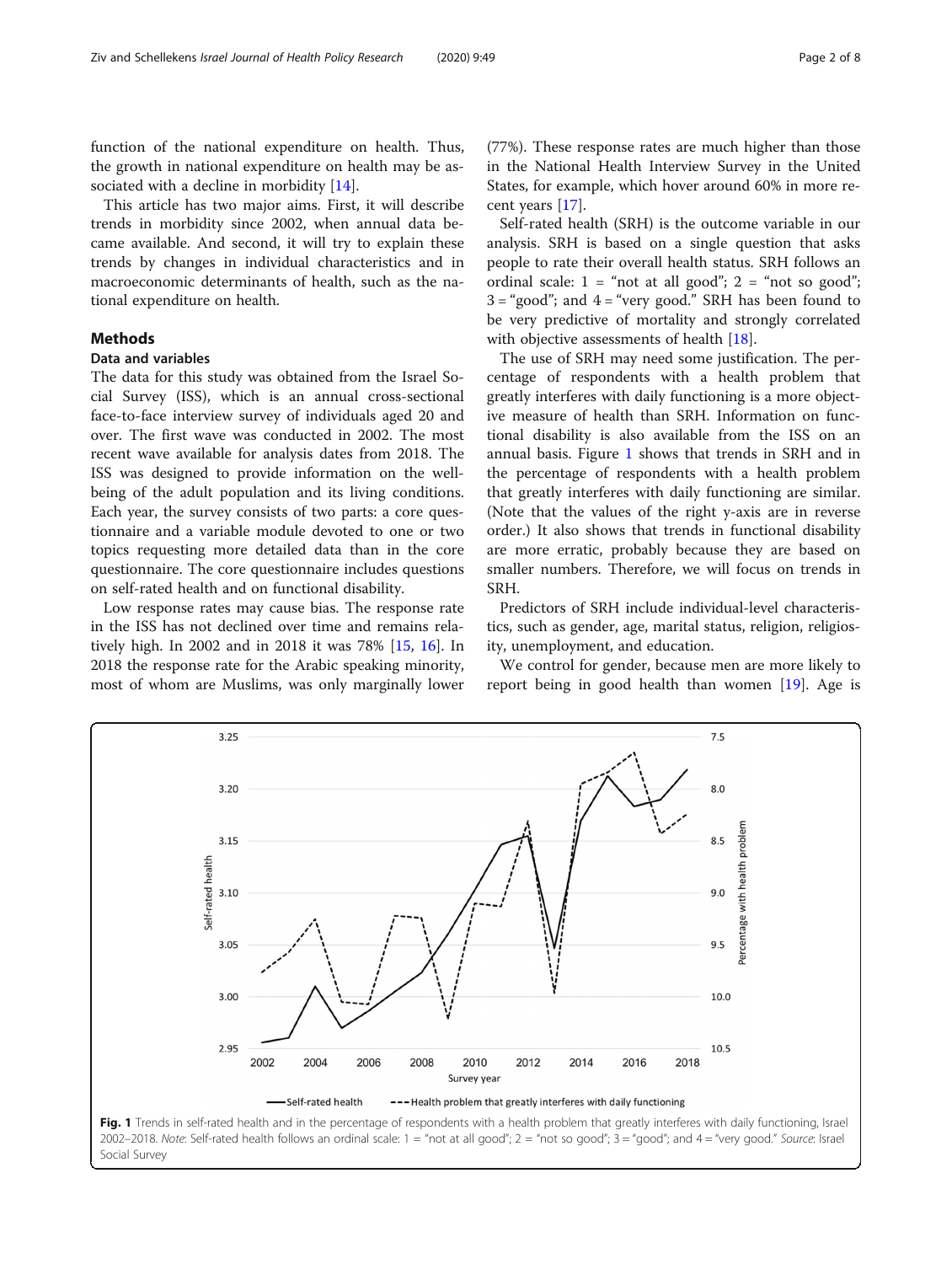coded as: 30–34, 35–39, 40–44, 45–49, 50–54, 55–59, 60–64, 65–74, and 75 and above. Considerable support has been found for the thesis that marriage is associated with higher levels of SRH [[20\]](#page-7-0). Marital status is coded as single, married, separated or divorced, and widowed.

There may be differences in SRH between religions [[21\]](#page-7-0). Therefore, we added variables indicating the religious affiliation of the respondent. The analysis includes the following religious groups: Jews, Muslims, Christians and Druze. Religiosity has a positive association with SRH [[22\]](#page-7-0). The ISS asked Jewish respondents to define themselves as "Ultra-Orthodox", "religious", "traditional but religious", "traditional but not so religious" or "nonreligious/secular". Differences in SRH between the latter three categories are very small. Therefore, we have combined them into one category, to which we will refer to below as the "non-religious", for the sake of simplicity. The number of Muslims, Christians and Druze in the sample is relatively small. Therefore, we have not split them by level of religiosity. Non-religious Jews constitute the reference category, which also includes a small number of respondents without religion (2.3%), most of whom are immigrants from the former Soviet Union.

Previous research has shown that unemployment is associated with a low level of SRH [[23\]](#page-7-0). The analysis includes a variable indicating whether the respondent is unemployed. The omitted category includes respondents who were employed and those who were not in the labor force, i.e. respondents who were not employed and did not seek a job, such as housewives and pensioners.

According to the ISS, the percentage of respondents above age 30 with an academic degree has risen by 50 % from 24 in 2002 to 36 in 2018. Education is associated with many health-related behaviors. Thus, better education may explain the decline in the age-standardized percentage of cigarette smokers between 2003 and 2015 [\[24](#page-7-0)– [26](#page-7-0)]. The analysis includes a variable indicating whether the respondent has an academic degree. We have limited the analysis to respondents aged 30 and above to give them the opportunity to obtain an academic degree.

There are also macroeconomic determinants of health. For example, the quality of medical care may be a function of the national expenditure on health [\[27\]](#page-7-0). Therefore, we have included the national expenditure on health per capita (in  $1.000$  2015 NIS) as a predictor to the analysis  $[28]$ .

The pooled sample of the ISS includes 123,838 respondents. However, the analysis was limited to respondents above age 30. Another 274 cases were lost due to nonresponse on several variables. Thus, the analysis is based on 95,749 cases.

#### Analytic methods

The population of Israel is aging. In 2002 16% of the respondents in the ISS were above age 65, whereas in 2018 almost 20% were in this age group. Therefore, we computed age-standardized rather than crude trends in SRH, assuming that the age distribution remained constant at its initial level of 2002.

We used regression models to test hypotheses about the determinants of trends in SRH. Multinomial logistic regression models are recommended, when predicting the probability of category membership on a dependent variable. However, we used linear regression models in order to facilitate the comparison of coefficients across models [\[29\]](#page-7-0).

To determine the extent to which variables in the regression analysis explain trends in SRH, we computed average predicted values of SRH for each survey year. We used Pearson correlations between the observed and predicted trends in SRH as a measure of goodness of fit for each statistical model.

#### Results

Figure [2](#page-3-0) shows age-standardized trends in SRH of men (dashed line) and women (solid line). Even though their life expectancy is lower than that of women, men are more likely to report being in good or very good health than women. However, SRH has increased faster among women. Thus, the gender gap has become smaller. Figure [3](#page-4-0) shows trends in SRH for selected age groups. It shows that SRH appears to have improved in all age groups.

To answer the question what factors are responsible for the improvement in SRH, Table [1](#page-5-0) presents two linear regression models of SRH. The first model only includes individual-level characteristics. The first column in Table [1](#page-5-0) presents frequencies of the explanatory variables included in the analysis.

Married respondents tend to be healthier (see first model in Table [1](#page-5-0)). Ultra-Orthodox Jews constitute the healthiest religious group, followed by other Jews, Christians, and Muslims, in that order. The difference between religious and non-religious Jews and that between Muslims and the Druze is very small and not statistically significant. The unemployed are less healthy, whereas respondents with an academic degree tend to be healthier than those without an academic degree.

The percentage of academics and the percentage of Ultra-Orthodox Jews in the ISS sample have increased, whereas the unemployment rate has declined. To determine whether the correlations detected in the regression analysis are valid over time, we computed average pre-dicted values of SRH for each survey year. Figure [4](#page-6-0) compares the observed trend in SRH (solid line) with the trend predicted by the first model (dotted line). It shows that the first model is incapable of explaining the improvement in SRH. Thus, gains in educational attainment do not account for the improvement in SRH.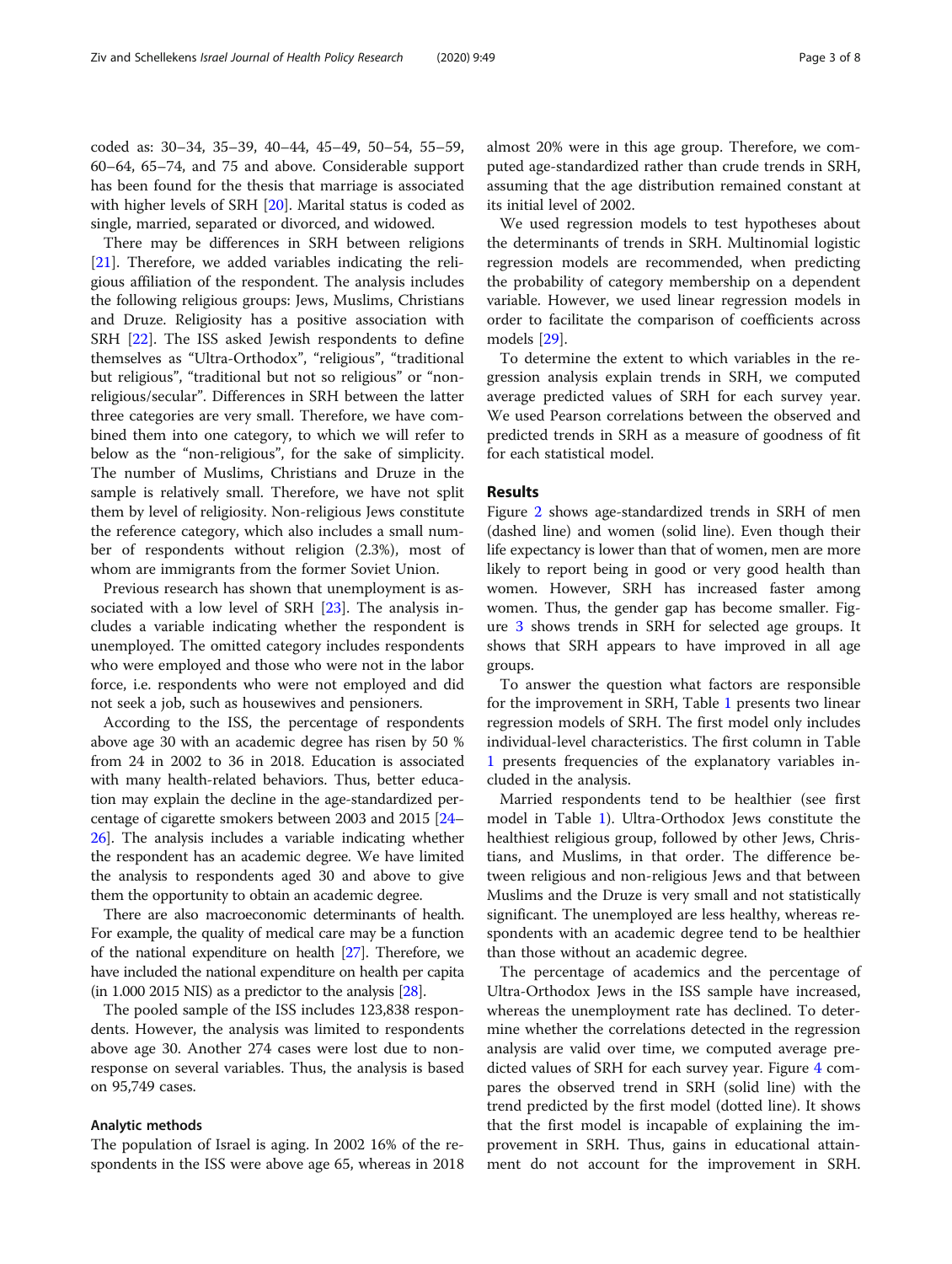<span id="page-3-0"></span>

Neither does the rise in the percentage of Ultra-Orthodox Jews nor the decline in the unemployment rate explain the rise in SRH.

The second model in Table [1](#page-5-0) adds a macroeconomic determinant of health, the national expenditure on health per capita. Figure 2 shows that SRH has increased faster among women. Therefore, we added an interaction effect between the national expenditure on health per capita and gender. We also added an interaction effect between the national expenditure on health per capita and the variable indicating whether the respondent has an academic degree. Adding the national expenditure on health per capita and its interactions with gender and education only has a marginal effect on the coefficients of the other predictors, except for the variable indicating unemployment. $<sup>1</sup>$ </sup>

Table [1](#page-5-0) shows that the national expenditure on health per capita has a positive association with SRH. Moreover, the association is stronger among women, whereas

it is weaker among respondents with an academic degree, as indicated by the interaction effects. In a preliminary analysis, we also added interaction effects between the national expenditure on health per capita and religious group. However, none of these interaction effects was significant at the level of 5%, suggesting that all religious groups benefited to the same extent from the rise in the national expenditure on health.

Table [1](#page-5-0) also shows that the coefficient for the national expenditure on health per capita has a very small standard error, but that does not necessarily imply that it explains much of the rise in SRH. To estimate the contribution of the rise in the national expenditure on health per capita to the rise in SRH, we computed average predicted values of SRH for each survey year. Figure [4](#page-6-0) presents the result (dashed line). It shows that the second model is capable of predicting major trends in SRH, except for the sudden drop in SRH in 2013, for which we were unable to find an explanation. The Pearson correlation between the observed trend in SRH and that predicted by the second model is 0.92. Thus, we cannot reject the hypothesis that the rise in the national expenditure on health explains the improvement in SRH.

#### **Discussion**

Life expectancy at birth in Israel is steadily increasing. This raises the question whether Israelis are becoming healthier? Our results indicate that SRH in Israel has improved over the past two decades.

In general, there is much less research on the determinants of trends in SRH than there is on inequalities in

<sup>&</sup>lt;sup>1</sup>We have tested the assumption that the associations between the independent variables and SRH do not change over time by adding interactions between all the independent variables and the annual expenditure on health per capita, as a proxy for the time trend. The interactions with gender, education and the variable indicating whether the respondent is separated or divorced are relatively large compared with their standard error, but not those with most age groups, the religious variables and unemployment. Therefore the final results in Table [1](#page-5-0) only include the interactions with gender and education. Thus, we have omitted the interactions with age groups, the religious variables, unemployment and marital status. We have omitted the latter, because only the interaction with the variable indicating whether the respondent is separated or divorced is relatively large.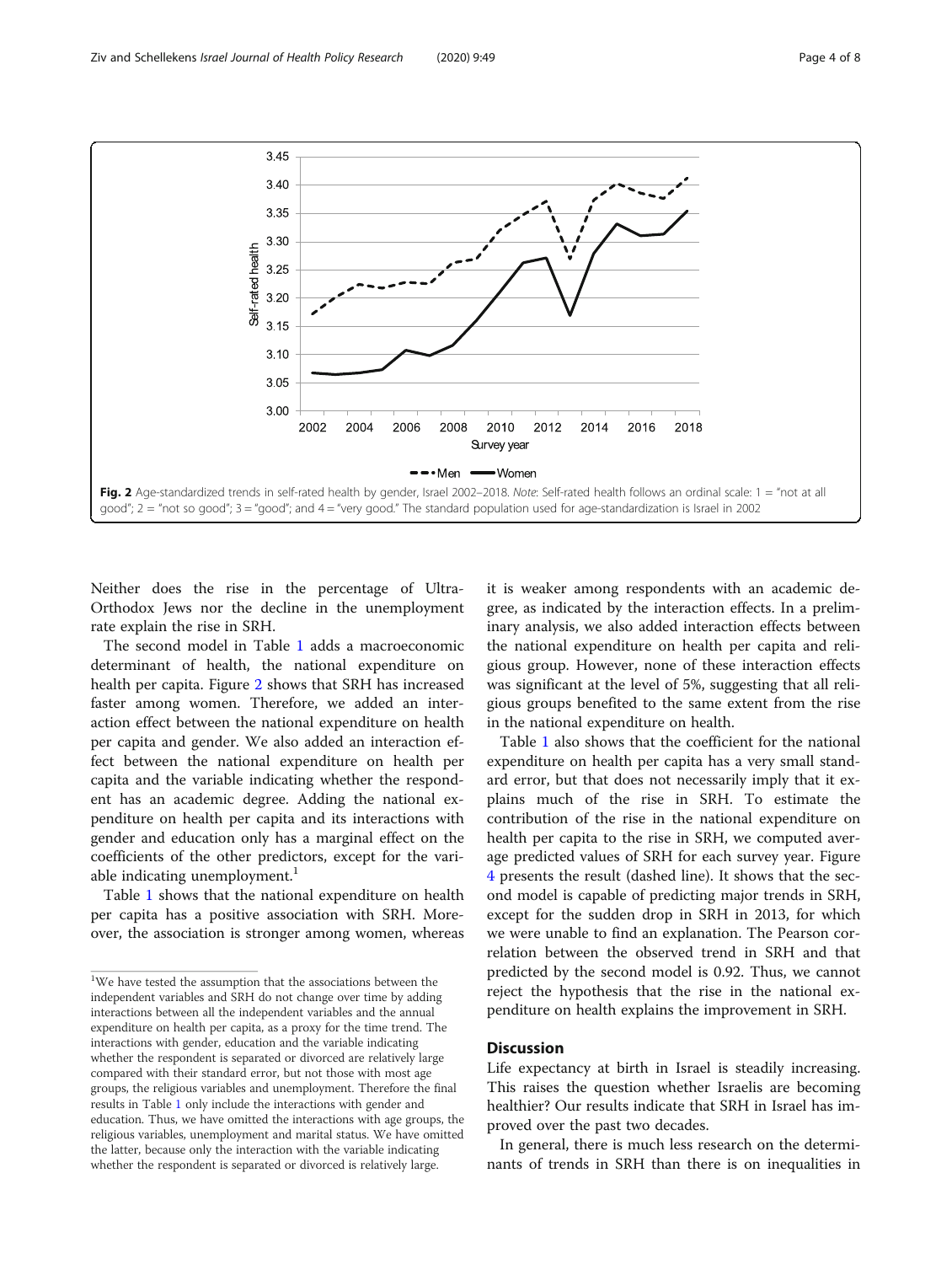<span id="page-4-0"></span>

SRH. Moreover, studies on inequalities in SRH are not limited to the United States [\[30](#page-7-0), [31](#page-7-0)]. This study is one of the few to explain trends in SRH and the first to do so outside the United States. Unlike, the United States, we did not find evidence for the contribution of gains in educational attainment. However, the hypothesis that the quality of medical care is a function of national expenditure on health fits the Israeli data. Moreover, it is able to account for most of the rise in SRH.

Our results show that women are catching up with men and that individuals without an academic degree are catching up with those with an academic degree. If there is a causal relationship between the rise in the national expenditure on health per capita and the decline in morbidity, then the stronger effect of the national expenditure on health per capita among those without an academic degree suggests that the progressive effect of public financing has offset the regressive effect of out-ofpocket payments on self-rated health [\[32](#page-7-0)].

A major strength of this study is that its results are based on a very large sample. However, there are also limitations. For example, we were unable to find an explanation for the sudden drop in SRH in 2013. The drop has been observed in all age groups, except for 75+ (see Fig. 3). There also was a rise in the percentage of respondents with a health problem that greatly interferes with daily functioning (see Fig. [1](#page-1-0)). A similar drop occurred in overall life satisfaction (OLS).

A more important limitation of the current study is that all analyses were correlational. We found that there is a strong correlation between trends in SRH and those in the national expenditure on health per capita. The second model explains 85% of the trends in SRH (pvalue  $< 0.01$ ). If we omit the outlier of 2013, then the percentage explained even rises to 91. However, our results do not show the direction of causality. Moreover, we cannot rule out the possibility that an omitted variable caused the decline in morbidity. However, trends in such a variable would be strongly correlated with trends in the national expenditure on health per capita, because the second model explains most of the decline in morbidity.

Previous research has shown that there is a strong association between SRH and OLS. This is also true for Israel [\[33](#page-7-0)]. Moreover, both measures show similar trends. Of course, it is possible that the improvement in SRH explains the rise in OLS. However, we cannot rule out the possibility that the rise in OLS contributed to the improvement in SRH [[34](#page-7-0)]. Because of the possibility of reverse causality, we did not include OLS as an explanatory variable in the analysis. If trends in OLS explain those in SRH, then we are left with the question what explains trends in OLS. It is possible that the rise in living standards, as measured by the gross domestic product (GDP) per capita, drives trends in OLS. The national expenditure on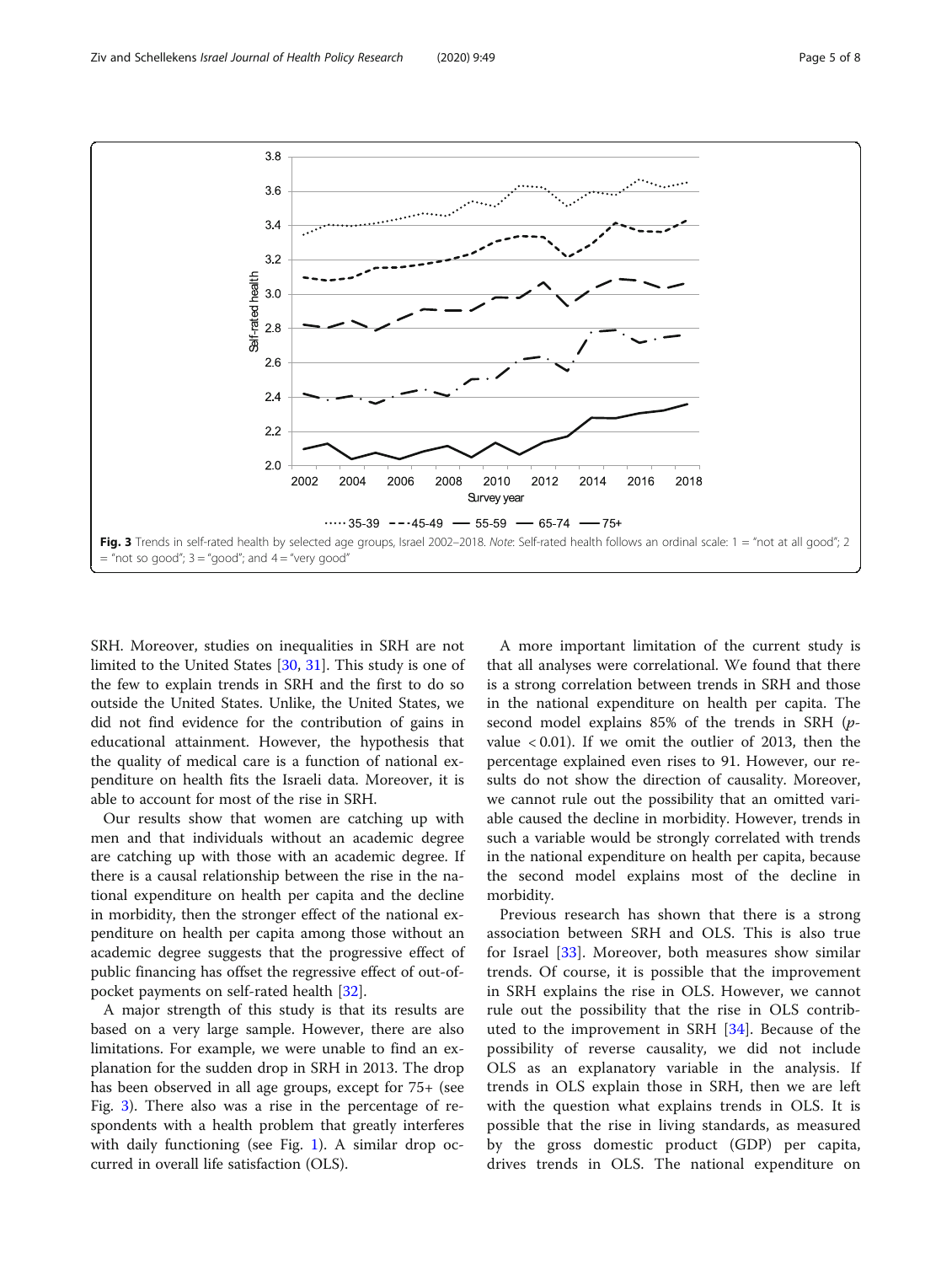|                                  | Percent | Model 1                  |                          | Model 2  |          |
|----------------------------------|---------|--------------------------|--------------------------|----------|----------|
|                                  |         | b                        | S.E.                     | b        | S.E.     |
| Gender                           |         |                          |                          |          |          |
| Female                           | 52.1    | $-0.077$                 | 0.005                    | $-0.305$ | 0.049    |
| Male                             | 47.9    | 0.000                    |                          | 0.000    |          |
| Age group                        |         |                          |                          |          |          |
| $30 - 34$                        | 14.2    | 0.000                    | $\overline{ }$           | 0.000    |          |
| $35 - 39$                        | 12.8    | $-0.101$                 | 0.010                    | $-0.105$ | 0.010    |
| $40 - 44$                        | 12.0    | $-0.213$                 | 0.010                    | $-0.222$ | 0.010    |
| $45 - 49$                        | 10.9    | $-0.364$                 | 0.010                    | $-0.369$ | 0.010    |
| $50 - 54$                        | 10.3    | $-0.522$                 | 0.010                    | $-0.525$ | 0.010    |
| $55 - 59$                        | 9.6     | $-0.670$                 | 0.011                    | $-0.678$ | 0.011    |
| $60 - 64$                        | 8.1     | $-0.778$                 | 0.011                    | $-0.801$ | 0.011    |
| $65 - 74$                        | 11.9    | $-1.015$                 | 0.010                    | $-1.036$ | 0.010    |
| $75+$                            | 10.2    | $-1.374$                 | 0.011                    | $-1.393$ | 0.011    |
| <b>Marital status</b>            |         |                          |                          |          |          |
| Single                           | 8.0     | $-0.086$                 | 0.010                    | $-0.102$ | 0.009    |
| Married                          | 74.6    | 0.000                    | $\equiv$                 | 0.000    |          |
| Divorced or separated            | 9.5     | $-0.155$                 | 0.009                    | $-0.164$ | 0.009    |
| Widowed                          | 7.9     | $-0.214$                 | 0.011                    | $-0.201$ | 0.011    |
| <b>Religion and religiosity</b>  |         |                          |                          |          |          |
| Non-religious Jew                | 70.2    | 0.000                    | $\equiv$                 | 0.000    | $\equiv$ |
| Religious Jew                    | 8.2     | 0.013                    | 0.009                    | 0.007    | 0.009    |
| Ultra-Orthodox Jew               | 5.4     | 0.199                    | 0.011                    | 0.174    | 0.011    |
| Muslim                           | 11.2    | $-0.240$                 | 0.008                    | $-0.263$ | 0.008    |
| Christian                        | 3.5     | $-0.232$                 | 0.014                    | $-0.238$ | 0.014    |
| Druze                            | 1.5     | $-0.246$                 | 0.021                    | $-0.262$ | 0.021    |
| <b>Education</b>                 |         |                          |                          |          |          |
| No academic degree               | 69.0    | 0.000                    | $\qquad \qquad -$        | 0.000    | $\equiv$ |
| Academic Degree                  | 31.0    | 0.249                    | 0.006                    | 0.442    | 0.054    |
| Unemployed                       | 3.8     | $-0.122$                 | 0.013                    | $-0.104$ | 0.013    |
| Expenditure on health per capita |         | $\overline{\phantom{0}}$ | $\overline{\phantom{0}}$ | 0.087    | 0.004    |
| Interaction with gender          |         | $\overline{\phantom{m}}$ |                          | 0.024    | 0.005    |
| Interaction with academic degree |         | $\equiv$                 | $\overline{a}$           | $-0.022$ | 0.006    |
| Constant                         |         | 3.635                    | 0.008                    | 2.830    | 0.039    |
| $\mathsf{R}^2$                   |         | 0.290                    |                          | 0.299    |          |
| Number of cases                  | 95,749  |                          |                          |          |          |

#### <span id="page-5-0"></span>Table 1 Linear regression models of self-rated health, Israel 2002-2018

Source: Social Survey

health is nearly constant as a percentage of GDP per capita. Thus, the rise in living standards may drive trends in SRH either through the national expenditure on health or through OLS.

rise in the national expenditure on health will improve SRH even more.

#### **Conclusions**

If trends in the national expenditure on health drive trends in SRH, then our results may have policy implications. Our statistical model predicts that an additional

To the best of our knowledge, there are no previous studies of trends in SRH in Israel. Four major findings emerged. First, there has not been an expansion of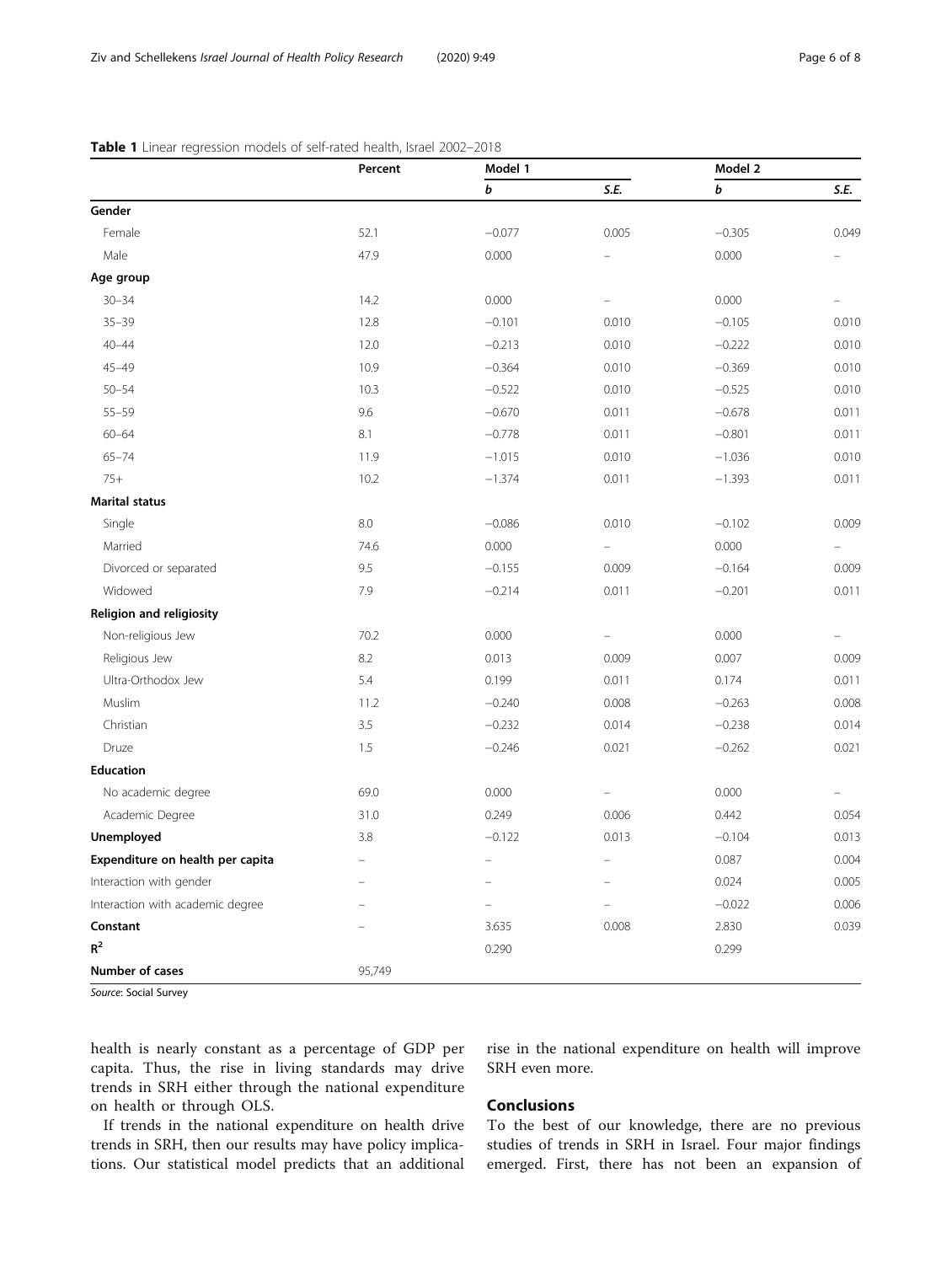<span id="page-6-0"></span>

morbidity in the last two decades in Israel. Second, gains in educational attainment do not explain the decline in morbidity. Third, trends in SRH are correlated with trends in the national expenditure on health per capita. And fourth, some appear to have benefited more than others from the rise in the national expenditure on health per capita, such as women and those without an academic degree.

#### Abbreviations

ISS: Israel Social Survey; OLS: Overall life satisfaction; SRH: Self-rated health

#### Acknowledgements

None.

#### Authors' contributions

AZ performed most of the statistical analysis and wrote the section reporting the results. The authors read and approved the final manuscript.

#### Funding

No external funding.

#### Availability of data and materials

Data available from the Israel Central Bureau of Statistics.

#### Ethics approval and consent to participate Not applicable.

#### Consent for publication Not applicable.

## Competing interests

The authors have no competing interests.

#### Author details

<sup>1</sup>University of New Brunswick, Fredericton, New Brunswick, Canada. <sup>2</sup> Department of Sociology and Anthropology, Faculty of Social Sciences, Hebrew University of Jerusalem, Mount Scopus, 91905 Jerusalem, Israel.

#### Received: 16 February 2020 Accepted: 21 September 2020 Published online: 26 November 2020

#### References

- 1. Sperlich S, Tetzlaff J, Geyer S. Trends in good self-rated health in Germany between 1995 and 2014: do age and gender matter? Int J Pub Health. 2019; 64:921–33.
- 2. Jivraj S, Goodman A, Pongiglione B, Ploubidis GB. Living longer but not necessarily healthier: the joint progress of health and mortality in the working-age population of England. Popul Stud. 2020;2020. [https://doi.org/](https://doi.org/10.1080/00324728.2020.1767297) [10.1080/00324728.2020.1767297](https://doi.org/10.1080/00324728.2020.1767297).
- 3. Zajacova A, Lawrence EM. The relationship between education and health: reducing disparities through a contextual approach. Ann Rev Pub Health. 2018;39:273–89.
- 4. Pampel FC, Krueger PM, Denney JT. Socioeconomic disparities in health behaviors. Ann Rev Soc. 2010;36:349–70.
- 5. Lynch SM. Cohort and life-course patterns in the relationship between education and health: a hierarchical approach. Demography. 2003;40(2): 309–31.
- 6. Cohen S, Kaplan GA, Salonen JT. The role of psychological characteristics in the relation between socioeconomic status and perceived health. J Appl Soc Psychol. 1999;29(3):445–68.
- 7. Gallo LC, Matthews KA. Understanding the association between socioeconomic status and physical health: do negative emotions play a role? Psychol Bull. 2003;129(1):10–51.
- 8. Mirowsky J, Ross CE. Creative work and health. J Health Soc Beh. 2007;48: 385–403.
- 9. Soskolne V, Manor O. Health inequalities in Israel: explanatory factors of socio-economic inequalities in self-rated health and limiting longstanding illness. Health Place. 2010;16:242–51.